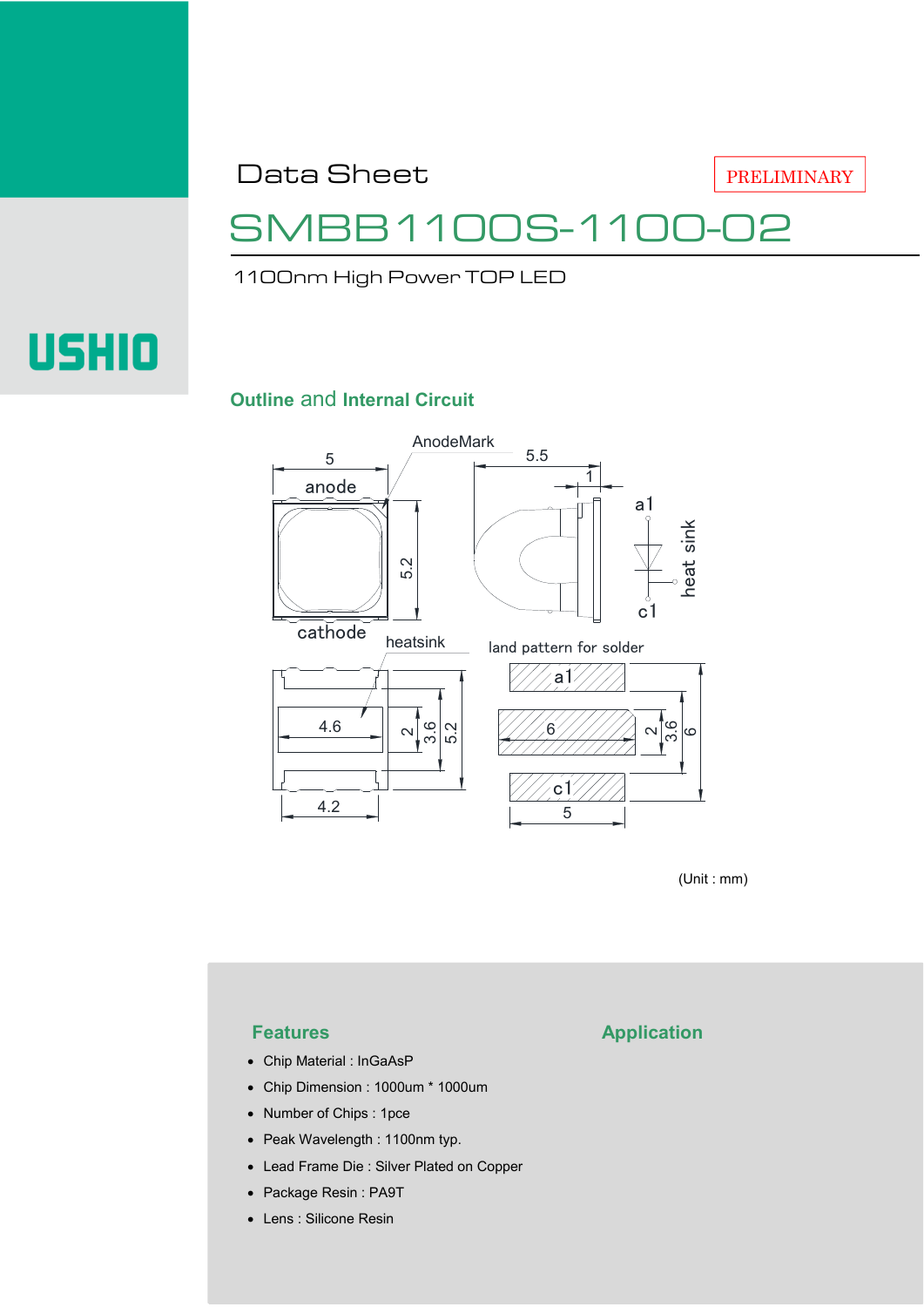

#### **Absolute Maximum Ratings (Tc=25°C)**

| <b>Item</b>                  | <b>Symbol</b> | <b>Ratings</b>  | <b>Unit</b> |
|------------------------------|---------------|-----------------|-------------|
| Power Dissipation            | <b>PD</b>     | 1000            | mW          |
| <b>Forward Current</b>       | IF            | 600             |             |
| <b>Pulse Forward Current</b> | <b>IFP</b>    | 2000            | mA          |
| Reverse Voltage              | VR.           | $\sqrt{5}$      | $\vee$      |
| <b>Thermal Resistance</b>    | Rthja         | 10              | K/W         |
| Junction Temperature         | Tj            | 120             | $^{\circ}C$ |
| <b>Operating Temperature</b> | Topr          | $-40 \sim +100$ | $^{\circ}C$ |
| Storage Temperature          | Tstg          | $-40 - +100$    | $^{\circ}C$ |
| <b>Soldering Temperature</b> | <b>TSOL</b>   | 250             | $^{\circ}C$ |

‡Pulse Forward Current condition : Duty 1% and Pulse Width=10us.

‡Soldering condition : Soldering condition must be completed with 5 seconds at 250°C.

#### **Optical and Electrical Characteristics (Tc=25°C)**

| <b>Parameter</b>            | <b>Symbol</b>    | <b>Min</b> | <b>Typ</b> | <b>Max</b> | <b>Unit</b> | <b>Test Condition</b> |
|-----------------------------|------------------|------------|------------|------------|-------------|-----------------------|
| Forward Voltage             | <b>VF</b>        |            | 1.2        | 1.65       | $\vee$      | $IF=500mA$            |
|                             | <b>VFP</b>       |            | 1.9        |            |             | $IFP = 2A$            |
| <b>Total Radiated Power</b> | P <sub>O</sub>   |            | 52         |            | mW          | $IF=500mA$            |
|                             |                  |            | 150        |            |             | $IFP = 2A$            |
| Radiant Intensity           | IE               |            | 110        |            | mW/sr       | $IF=500mA$            |
|                             |                  |            | 320        |            |             | $IFP = 2A$            |
| Peak Wavelength             | $\lambda$ p      | 1050       |            | 1150       | nm          | $IF=500mA$            |
| <b>Half Width</b>           | $\Delta \lambda$ |            | 60         |            | nm          | $IF=500mA$            |
| Viewing Half Angle          | $\theta$ 1/2     |            | ±10        |            | deg.        | $IF=100mA$            |
| <b>Rise Time</b>            | tr               |            | 40         |            | ns          | $IF=500mA$            |
| Fall Time                   | tf               |            | 80         |            | ns          | $IF=500mA$            |

‡Radiated Power is measured by G8370-85.

‡Radiant Intensity is measured by ANDO Optical Multi Meter AQ2140 & AQ2743.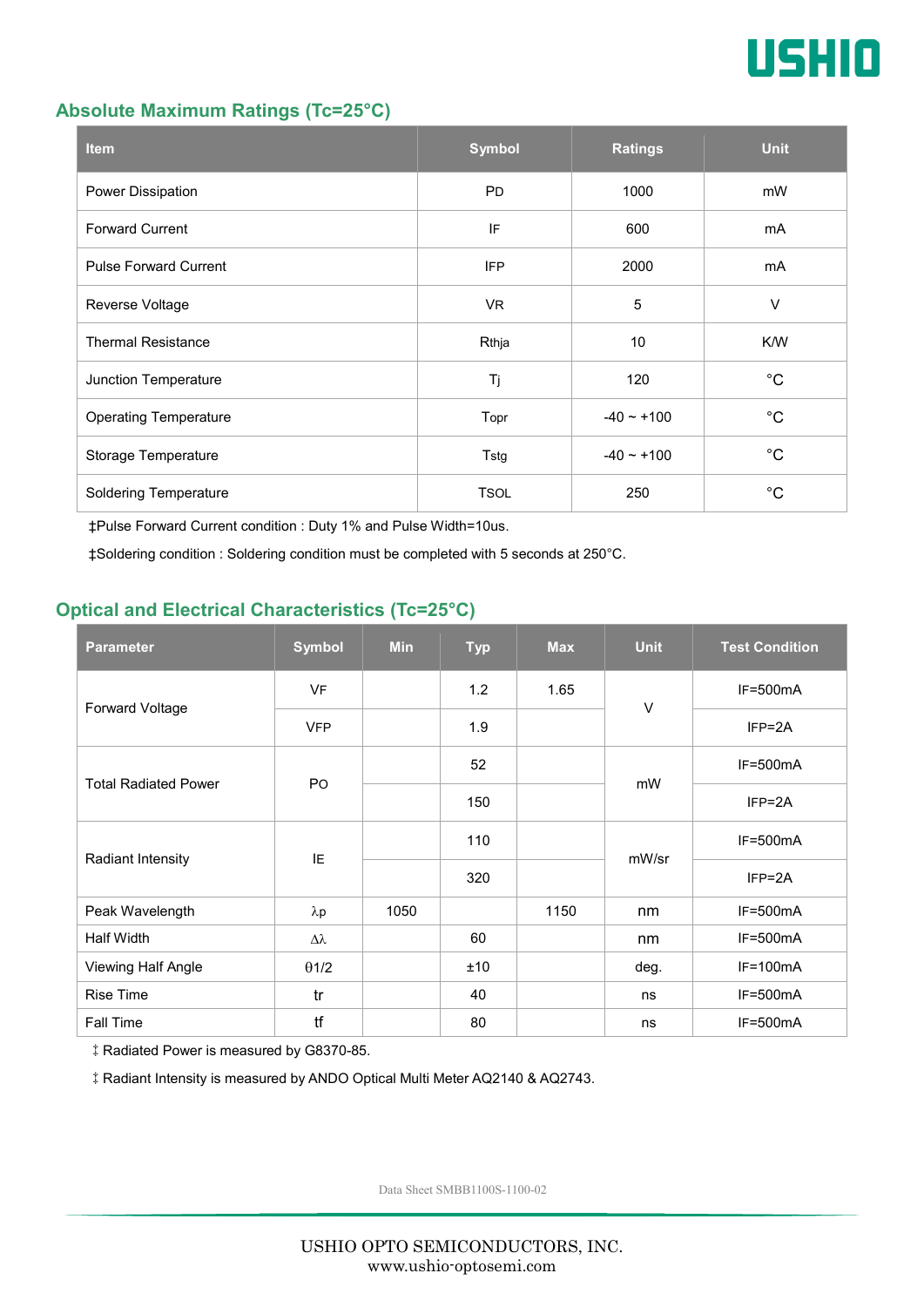

#### **Typical Characteristic Curves**



#### **Forward Current - Forward Voltage**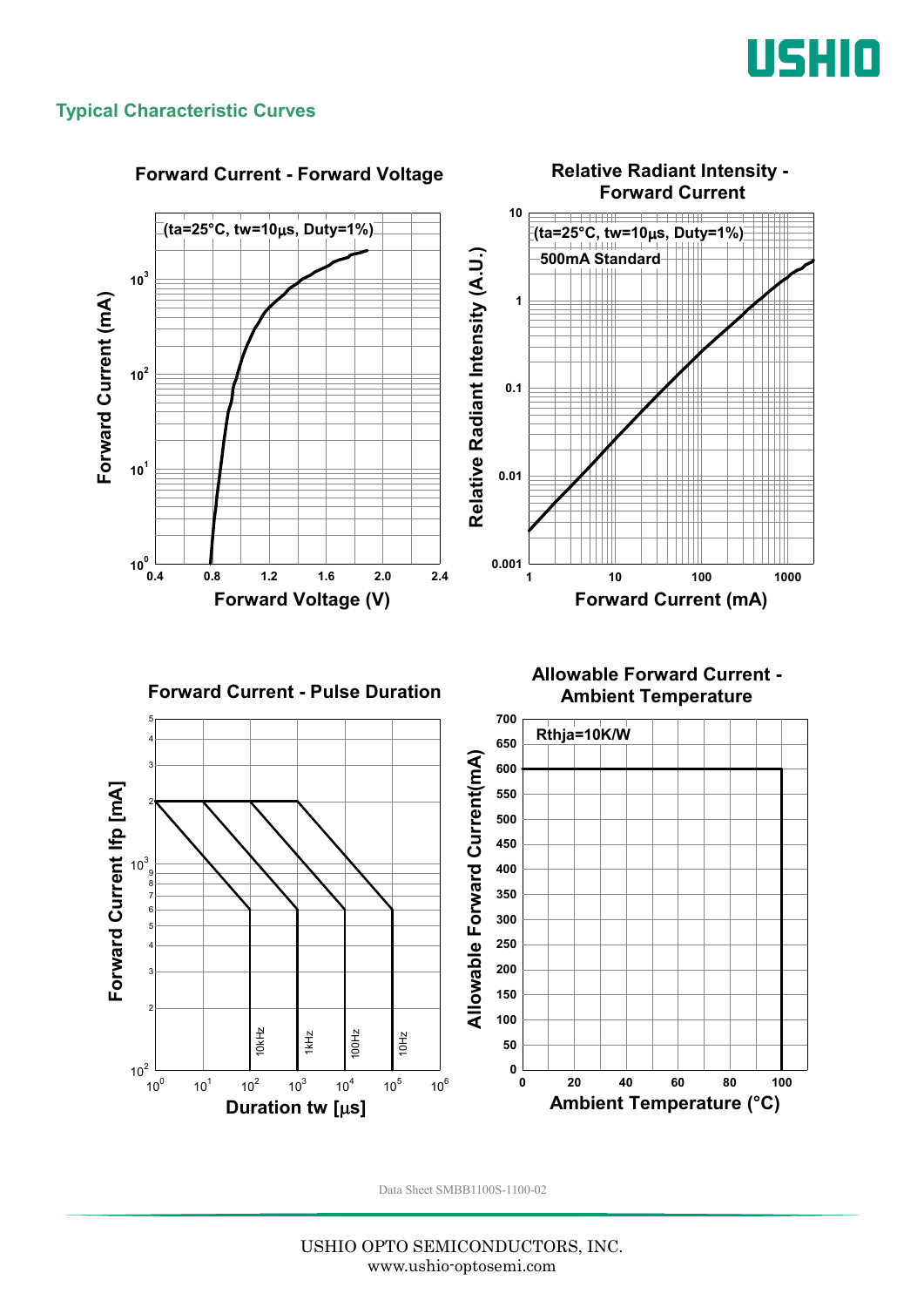



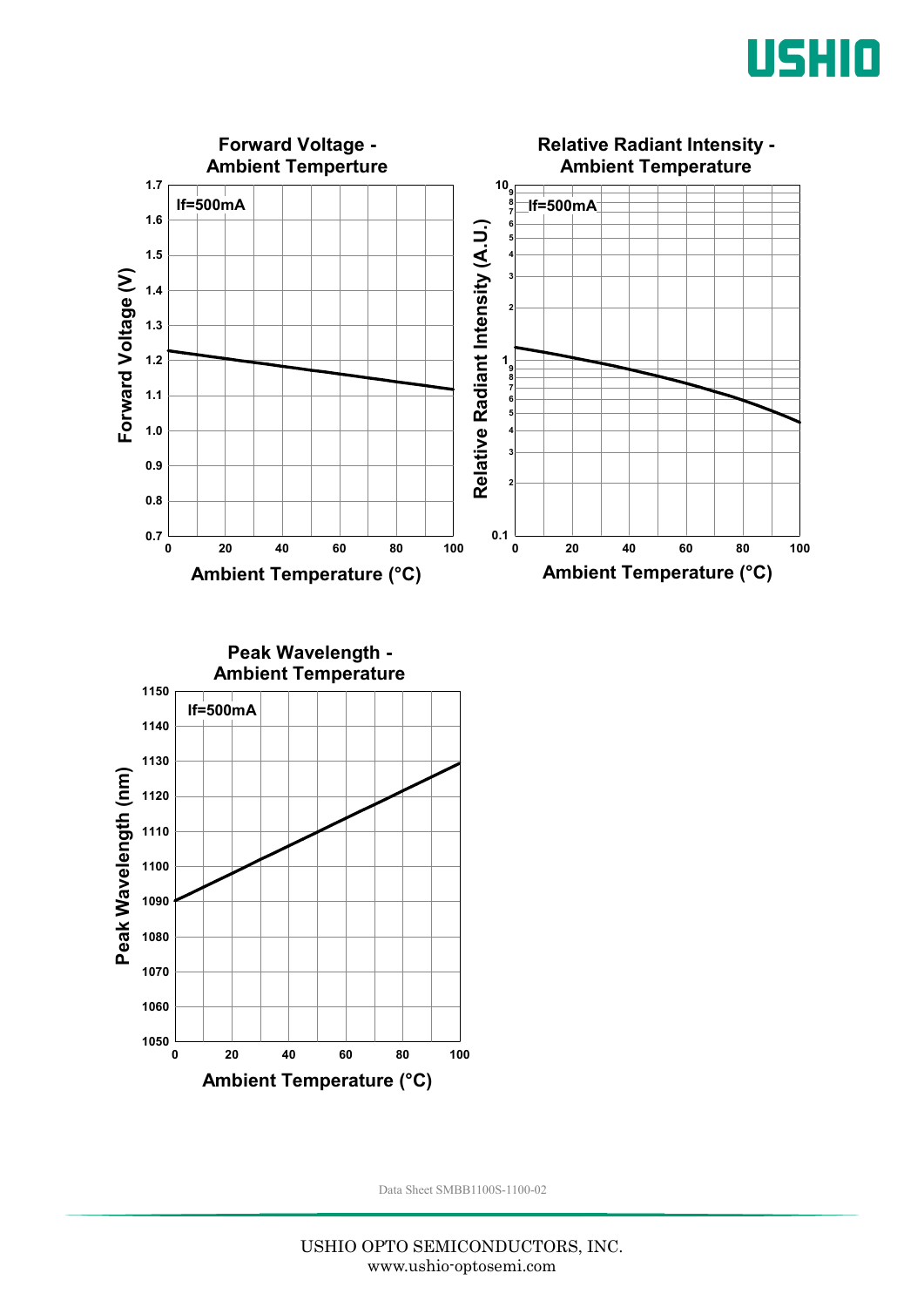

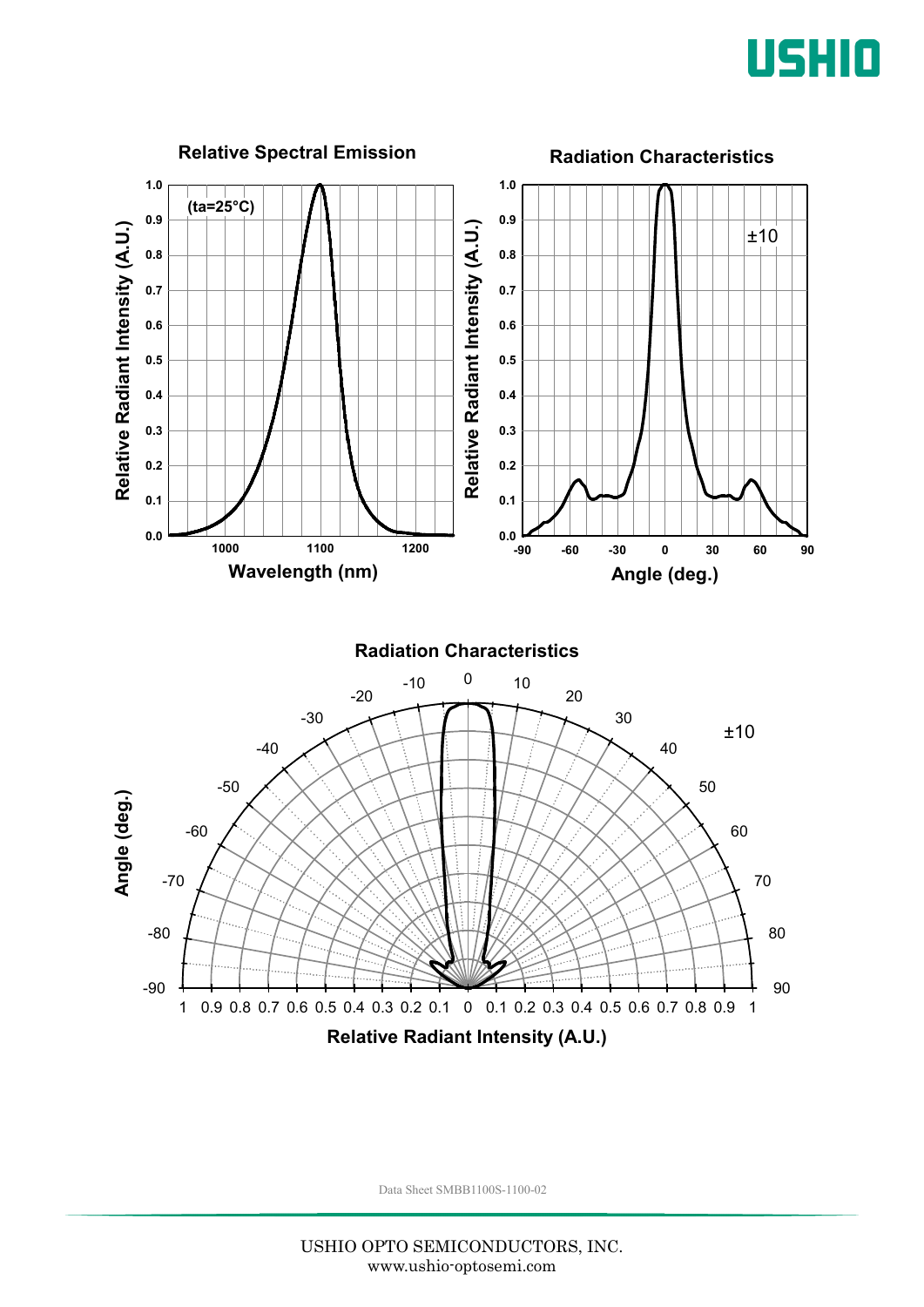

#### **Wrapping**

Moisture barrier bag aluminum laminated film with a desiccant to keep out the moisture absorption during the transportation and storage.

#### **SMD LED storage and handling precautions Storage Conditions before Opening a Moisture-Barrier Aluminum Bag**

- Before opening a moisture-barrier aluminum bag, please store it at <30ºC, <60%RH.
- Please note that the maximum shelf life is 12 months under these conditions.

#### **Storage Conditions after Opening a Moisture-Barrier Aluminum Bag**

- After opening a moisture-barrier aluminum bag, store the aluminum bag and silica gel in a desiccator.
- After opening the bag, please solder the LEDs within 72 hours in a room with 5 30ºC, <50%RH.
- Please put any unused, remaining LEDs and silica gel back in the same aluminum bag and then vacuum-seal the bag.
- It is recommended to keep the re-sealed bag in a desiccator at <30%RH.
- The 72-hour- long floor life does not include the time while LEDs are stored in the moisture-barrier aluminum bag. However, we strongly recommend to solder the LEDs as soon as possible after opening the aluminum bag

#### **Notes about Re-sealing a Moisture-Barrier Aluminum Bag**

 When vacuum-sealing an opened aluminum bag, if you find the moisture-indicator of the silica gel has changed to pink from blue (indicating a relative humidity of 30 % or more), please do not use the unused LEDs, the aluminum bag, or the silica gel.

#### **Notes about Opening a Re-sealed Moisture-Barrier Aluminum Bag**

 When opening a vacuumed and re-sealed aluminum bag in order to use the remaining LEDs stored in the bag, if you find that the moisture-indicator of the silica has changed to pink, please do not use the LEDs.